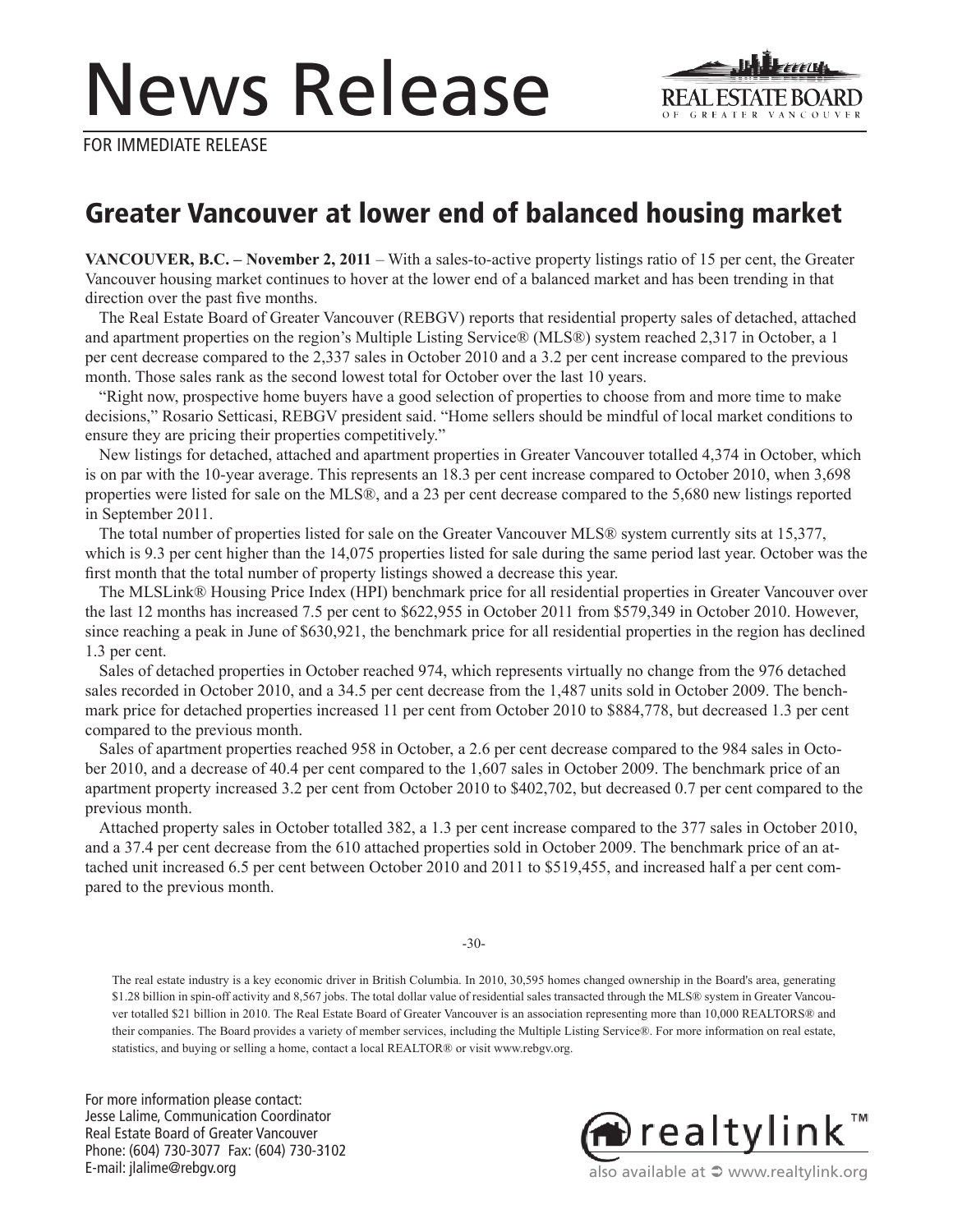### **Preliminary Report MLSLINK HOUSING PRICE INDEX**

<u>uhleccus</u> REAL ESTATE BOARD

#### **October 2011**

| <b>PROPERTY</b>    |                            | <b>BENCHMARK</b> | <b>PRICE</b> | <b>3 MONTH AVG</b> | <b>PRICE</b> | 1 YEAR        | 3 YEAR        | 5 YEAR        | 10 YEAR       |
|--------------------|----------------------------|------------------|--------------|--------------------|--------------|---------------|---------------|---------------|---------------|
| <b>TYPE</b>        | <b>AREA</b>                | <b>PRICE</b>     | <b>RANGE</b> | <b>BENCHMARK</b>   | <b>INDEX</b> | <b>CHANGE</b> | <b>CHANGE</b> | <b>CHANGE</b> | <b>CHANGE</b> |
|                    |                            |                  | $(+/-)$      | <b>PRICE</b>       |              | $\%$          | $\%$          | $\%$          | $\%$          |
| <b>Residential</b> | Greater Vancouver          | \$622,955        | 0.7%         | \$625,509          | 263.1        | 7.5           | 20.1          | 28.9          | 159.0         |
| <b>Detached</b>    | <b>Greater Vancouver</b>   | \$884,778        | 1.6%         | \$889,907          | 261.3        | 11.0          | 27.1          | 36.0          | 156.3         |
|                    | Burnaby                    | \$897,477        | 2.5%         | \$921,648          | 264.2        | 11.2          | 30.9          | 37.0          | 159.0         |
|                    | Coquitlam                  | \$709,242        | 7.6%         | \$716,702          | 249.5        | 4.8           | 13.2          | 21.9          | 149.1         |
|                    | South Delta                | \$734,585        | 4.1%         | \$735,112          | 240.0        | 12.0          | 26.9          | 27.3          | 143.0         |
|                    | Maple Ridge                | \$444,862        | 3.6%         | \$450,167          | 202.9        | 2.1           | 3.6           | 8.7           | 102.4         |
|                    | New Westminster            | \$657,760        | 4.0%         | \$641,271          | 271.1        | 12.2          | 21.2          | 27.3          | 171.6         |
|                    | North Vancouver            | \$952,809        | 2.6%         | \$965,418          | 238.0        | 4.0           | 18.7          | 29.0          | 132.1         |
|                    | <b>Pitt Meadows</b>        | \$533,827        | 9.3%         | \$522,436          | 219.1        | 0.1           | 12.6          | 24.0          | 114.0         |
|                    | Port Coquitlam             | \$520,761        | 8.6%         | \$554,024          | 220.1        | $-5.5$        | $-1.6$        | 10.5          | 119.1         |
|                    | Port Moody                 | \$751,443        | 9.5%         | \$768,386          | 225.9        | 9.5           | 38.6          | 18.8          | 117.6         |
|                    | Richmond                   | \$1,075,391      | 2.3%         | \$1,085,099        | 317.5        | 18.3          | 44.7          | 64.0          | 210.2         |
|                    | Squamish                   | \$473,844        | 11.7%        | \$470,209          | 180.0        | $-7.1$        | $-10.0$       | 8.5           | 73.9          |
|                    | Sunshine Coast             | \$410,407        | 6.3%         | \$408,789          | 233.5        | 1.0           | $-4.4$        | 11.1          | 143.1         |
|                    | Vancouver East             | \$856,411        | 2.2%         | \$840,632          | 290.1        | 16.2          | 34.2          | 41.7          | 186.2         |
|                    | Vancouver West             | \$2,008,702      | 2.7%         | \$2,000,949        | 333.3        | 23.4          | 57.0          | 77.8          | 226.7         |
|                    | West Vancouver             | \$1,694,470      | 4.1%         | \$1,723,809        | 249.6        | 19.9          | 48.5          | 32.7          | 131.5         |
| <b>Attached</b>    | <b>Greater Vancouver</b>   | \$519,455        | 1.0%         | \$515,862          | 252.0        | 6.5           | 15.9          | 26.6          | 151.0         |
|                    | Burnaby                    | \$500,075        | 1.6%         | \$504,947          | 250.5        | 3.4           | 10.8          | 28.1          | 152.5         |
|                    | Coquitlam                  | \$469,713        | 3.0%         | \$468,311          | 253.4        | 12.8          | 17.5          | 23.4          | 161.3         |
|                    | South Delta                | \$486,491        | 7.0%         | \$481,024          | 260.5        | 3.6           | 15.2          | 28.1          | 159.1         |
|                    | Maple Ridge & Pitt Meadows | \$306,660        | 2.6%         | \$310,346          | 212.7        | 3.1           | 0.3           | 7.0           | 114.8         |
|                    | North Vancouver            | \$659,978        | 3.2%         | \$634,526          | 258.3        | 13.3          | 15.2          | 24.9          | 151.0         |
|                    | Port Coquitlam             | \$410,055        | 3.0%         | \$406,612          | 225.5        | $-0.7$        | 7.3           | 18.6          | 123.3         |
|                    | Port Moody                 | \$403,182        | 3.7%         | \$398,041          | 240.6        | $-2.2$        | 4.3           | 14.0          | 125.8         |
|                    | Richmond                   | \$548,090        | 1.8%         | \$547,059          | 264.3        | 6.9           | 23.5          | 37.0          | 160.7         |
|                    | Vancouver East             | \$555,452        | 3.3%         | \$556,160          | 259.7        | 3.2           | 12.0          | 31.1          | 150.8         |
|                    | Vancouver West             | \$857,108        | 3.8%         | \$832,393          | 305.8        | 13.7          | 35.9          | 36.3          | 210.1         |
| <b>Apartment</b>   | Greater Vancouver          | \$402,702        | 0.6%         | \$405,243          | 262.0        | 3.2           | 12.4          | 20.8          | 159.6         |
|                    | Burnaby                    | \$368,591        | 1.4%         | \$370,676          | 275.5        | 5.0           | 14.4          | 26.0          | 169.3         |
|                    | Coquitlam                  | \$298,784        | 2.2%         | \$293,895          | 254.8        | 4.4           | 7.7           | 14.7          | 148.4         |
|                    | South Delta                | \$417,287        | 4.8%         | \$388,816          | 271.8        | 21.9          | 27.1          | 40.5          | 180.6         |
|                    | Maple Ridge & Pitt Meadows | \$229,594        | 3.9%         | \$240,246          | 243.8        | $-5.9$        | $-5.1$        | $-2.2$        | 128.1         |
|                    | New Westminster            | \$304,783        | 2.2%         | \$306,610          | 247.6        | 4.8           | 9.7           | 17.2          | 146.3         |
|                    | North Vancouver            | \$384,990        | 2.1%         | \$385,853          | 245.0        | 0.0           | 6.3           | 11.7          | 138.3         |
|                    | Port Coquitlam             | \$242,061        | 2.6%         | \$246,226          | 283.5        | $-3.6$        | $-0.1$        | 7.4           | 153.4         |
|                    | Port Moody                 | \$307,891        | 3.0%         | \$309,992          | 262.7        | 3.9           | 9.2           | 12.6          | 149.0         |
|                    | Richmond                   | \$358,687        | 1.5%         | \$358,912          | 291.5        | 6.2           | 20.0          | 28.3          | 188.7         |
|                    | Vancouver East             | \$335,370        | 2.1%         | \$339,680          | 274.6        | 2.5           | 4.1           | 20.5          | 177.8         |
|                    | Vancouver West             | \$517,991        | 1.2%         | \$522,816          | 263.5        | 2.3           | 15.5          | 22.5          | 161.1         |
|                    | <b>West Vancouver</b>      | \$682,887        | 9.4%         | \$718,698          | 245.0        | 9.1           | 17.9          | 20.3          | 146.5         |

#### **HOW TO READ THE TABLE:**

BENCHMARK PRICE: Estimated sale price of a benchmark property. Benchmarks represent a typical property within each market.

PRICE RANGE: Expresed as a + or - percentage of the benchmark price, there is a 90% probability the sale price of a benchmark house is within the interval.

PRICE INDEX: Index numbers estimate the percentage change in price on typical and constant quality properties over time. All figures are based on past sales.

In Year 2001, the indexes are averaged to 100

Key: \* = Sales sample too small; Price information not reported.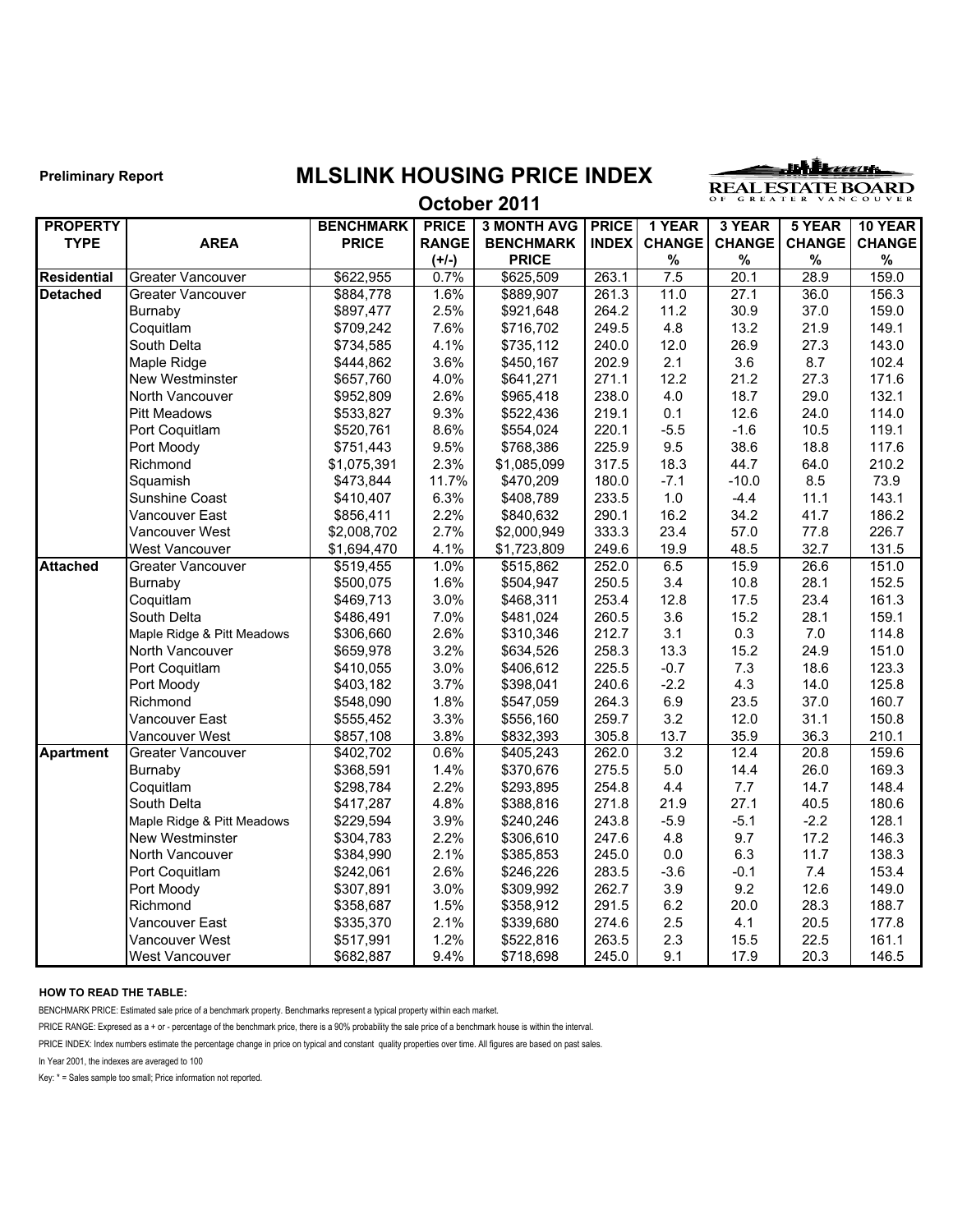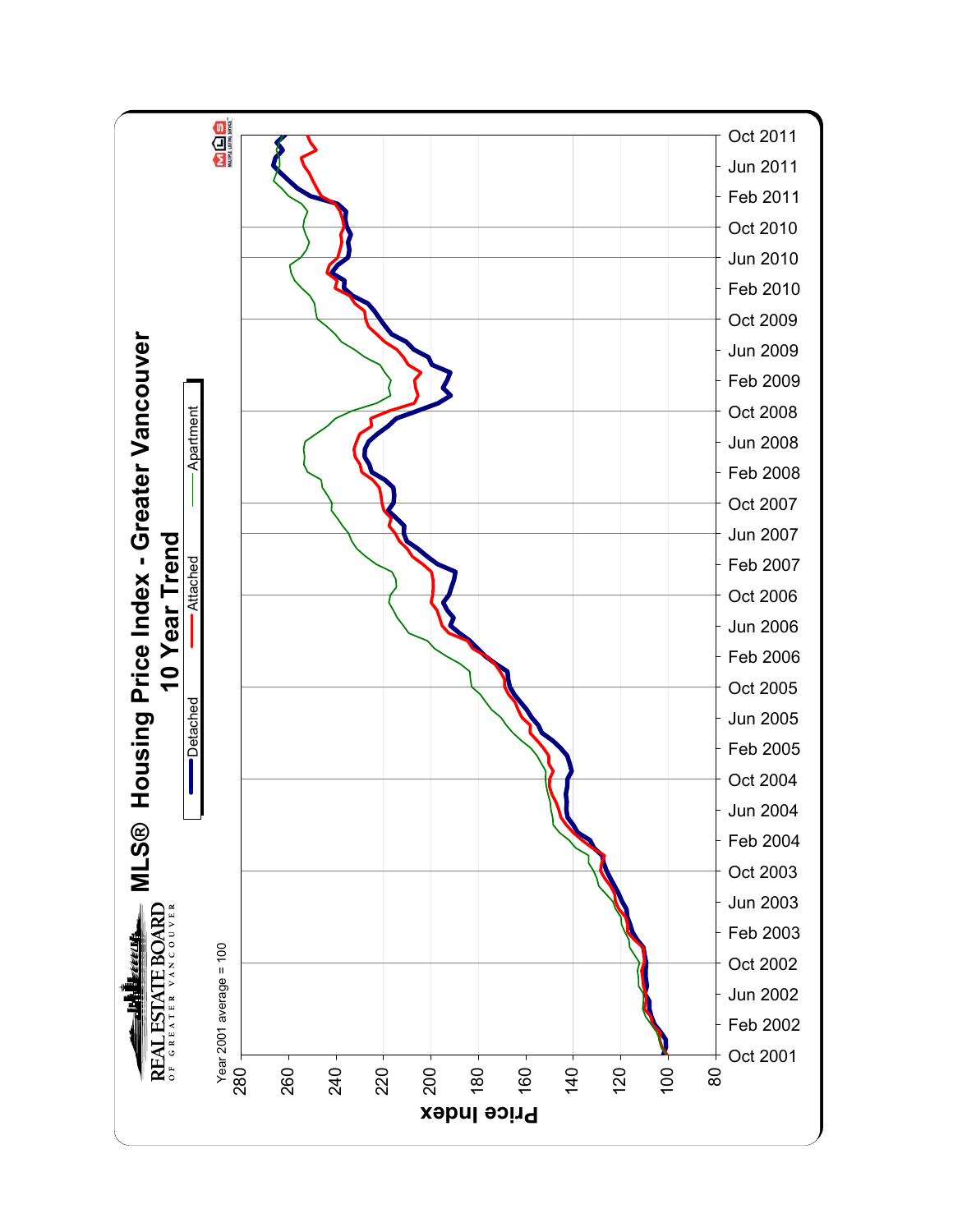|                              | STV101                                                                | 974              | 382                      | 958             |             | n/a              |           | 957          | 367                       | 922                  |             | n/a       |           | 976                                                 | 377                      | 984               |             | n/a         |           | 12,483   | 4,775                    | 11,111                      |                   | n/a                      | 10,432   | 4,531          | 11,224         |             | n/a                      | <b>QUARE</b>                                                                      |
|------------------------------|-----------------------------------------------------------------------|------------------|--------------------------|-----------------|-------------|------------------|-----------|--------------|---------------------------|----------------------|-------------|-----------|-----------|-----------------------------------------------------|--------------------------|-------------------|-------------|-------------|-----------|----------|--------------------------|-----------------------------|-------------------|--------------------------|----------|----------------|----------------|-------------|--------------------------|-----------------------------------------------------------------------------------|
|                              | i <sup>Whistler/Pemberton</sup><br>Mest Vancouver/Howe Sound          | $\mathbf{\circ}$ | $\overline{r}$           | $\tilde{t}$     | n/a         | n/a              | n/a       | 9            | $20\,$                    | $\ddot{4}$           | n/a         | \$550,000 | n/a       | $\stackrel{\scriptstyle\smile}{\scriptstyle\smile}$ | $\circ$                  | $\circ$           | n/a         | n/a         | n/a       | $_{88}$  | 138                      | \$850,000<br>78             |                   | \$576,250<br>\$235,500   | 79       | 115            | 89             | \$825,000   | \$503,000<br>\$293,000   |                                                                                   |
|                              |                                                                       | 8                | $\overline{\phantom{a}}$ | 13              | \$1,800,000 | n/a              | n/a       | 71           | $\mathfrak{S}$            | $\overline{\tau}$    | \$1,830,000 | n/a       | n/a       | ${\tt S}3$                                          | $\overline{\phantom{a}}$ | 46                | \$1,500,000 | n/a         | n/a       | 1,059    | 52                       | \$1,788,000<br>184          |                   | \$1,119,500<br>\$729,000 | 596      | $66\,$         | 141            | \$1,495,000 | \$1,049,167<br>\$670,000 |                                                                                   |
|                              | <b>Vancouver West</b>                                                 | 120              | 45                       | 327             | \$2,220,000 | \$975,000        | \$475,000 | 104          | 52                        | 317                  | \$2,012,500 | \$900,000 | \$474,000 | 161                                                 | 51                       | 337               | \$1,700,000 | \$738,500   | \$474,000 | 1,803    | 654                      | \$2,061,500<br>3,799        |                   | \$870,000<br>\$488,000   | 1,490    | 598            | 3,835          | \$1,680,000 | \$779,950<br>\$465,000   |                                                                                   |
|                              | Vancouver East                                                        | 126              | 57                       | 8               | \$837,500   | \$608,000        | \$342,900 | 141          | 32                        | 82                   | \$885,000   | \$600,000 | \$340,000 | 124                                                 | $\mathbbmss{3}$          | 82                | \$735,000   | \$565,000   | \$320,000 | 1,612    | 366                      | \$825,000<br>1,004          |                   | \$600,000<br>\$344,000   | 1,410    | 383            | 1,044          | \$743,000   | \$555,000<br>\$327,000   |                                                                                   |
| $\boldsymbol{\omega}$<br>act | Sunshine Coast                                                        | 32               | $\circ$                  | Ю               | \$427,500   | n/a              | n'a       | 46           | $\mathbf{\hat{o}}$        | $\mathbf{\circ}$     | \$377,500   | ηa        | n'a       | $\frac{4}{4}$                                       | $\overline{\phantom{a}}$ | $\mathbf{\Omega}$ | \$401,750   | η'a         | n/a       | 394      | 57                       | \$395,000<br>50             |                   | \$272,500<br>\$302,000   | 439      | 52             | $\overline{a}$ | \$412,500   | \$279,500<br>\$227,500   |                                                                                   |
| Щ                            | <b>Usimenp<sup>S</sup></b>                                            | 9                | $\mathbf{\circ}$         |                 | n/a         | n/a              | n/a       | 17           | $\circ$                   |                      | n/a         | n/a       | n/a       | $\stackrel{\scriptstyle\smile}{\scriptstyle\smile}$ | ၜ                        | 4                 | n/a         | n/a         | n/a       | 156      | 77                       | \$483,000<br>$\overline{3}$ |                   | \$345,000<br>\$231,000   | 146      | 94             | 55             | \$490,000   | \$376,000<br>\$264,000   |                                                                                   |
| $\boldsymbol{\omega}$<br>Ш   | Richmond                                                              | 106              | යි                       | æ               | \$999,999   | \$549,900        | \$343,000 | 109          | යි                        | 104                  | \$1,025,000 | \$559,000 | \$348,500 | 133                                                 | 85                       | 133               | \$854,000   | \$495,000   | \$343,000 | 1,544    | 896                      | \$998,000<br>1,372          |                   | \$546,400<br>\$352,650   | 1,436    | 980            | 1,577          | \$836,500   | \$493,000<br>\$335,000   |                                                                                   |
| $\overline{\phantom{a}}$     | Port Moody/Belcarra                                                   | $\frac{8}{3}$    | 26                       | 24              | n/a         | \$479,750        | \$345,000 | 45           | $\overline{4}$            | 22                   | n/a         | n/a       | \$329,000 | $\overline{\mathbf{S}}$                             | $\mathfrak{t}$           | 24                | \$770,000   | n/a         | \$314,000 | 202      | 201                      | \$818,000<br>238            |                   | \$433,000<br>\$335,000   | 196      | 175            | 250            | \$765,500   | \$450,000<br>\$344,900   |                                                                                   |
| てんの                          | Port Coquitlam                                                        | 35               | $\overline{9}$           | $\overline{24}$ | \$540,556   | n/a              | \$229,500 | 35           | $\overline{24}$           | 25                   | \$536,000   | \$407,000 | \$237,000 | 25                                                  | 25                       | $\frac{8}{2}$     | \$520,000   | \$369,750   | n/a       | 398      | 204                      | \$539,900<br>253            |                   | \$390,000<br>\$239,000   | 365      | 213            | 272            | \$526,500   | \$380,000<br>\$237,000   |                                                                                   |
| ို့<br>ဟ                     | North Vancouver                                                       | 92               | 25                       | 86              | \$912,000   | \$670,000        | \$382,250 | 52           | 35                        | 48                   | \$950,000   | \$649,000 | \$367,500 | 77                                                  | $\overline{\mathbf{2}}$  | 79                | \$885,000   | \$536,000   | \$380,000 | 1,062    | 324                      | \$920,000<br>753            |                   | \$634,000<br>\$365,000   | 812      | 311            | 744            | \$875,000   | \$590,000<br>\$375,000   |                                                                                   |
| Σ                            | New Westminster                                                       | 29               | $\overline{\phantom{a}}$ | 5               | \$658,500   | n/a              | \$303,000 | $_{29}$      | $\, \circ \,$             | $_{68}$              | \$635,000   | n/a       | \$312,500 | $\overline{5}$                                      | $\infty$                 | 60                | \$599,900   | n/a         | \$291,700 | 303      | 117                      | \$622,500<br>761            |                   | \$411,500<br>\$301,750   | 266      | $\frac{8}{4}$  | 721            | \$591,250   | \$413,250<br>\$289,500   |                                                                                   |
|                              | <sup>Maple Ridge/Pitt Meadows</sup>                                   | 85               | 36                       | $\frac{8}{1}$   | \$477,500   | \$289,649        | n/a       | 77           | $30\,$                    | $\approx$            | \$488,000   | \$305,771 | \$215,975 | 76                                                  | $\overline{27}$          | $\frac{8}{3}$     | \$470,000   | \$297,765   | n/a       | 983      | 424                      | \$483,000<br>238            |                   | \$214,410<br>\$306,771   | 956      | 376            | 224            | \$485,000   | \$305,000<br>\$232,000   |                                                                                   |
|                              | $\frac{2}{3}$ - spuels                                                | $\mathbf{\circ}$ | $\circ$                  | $\circ$         | Ρā          | Ρá               | ηá        | 6            | $\circ$                   | $\circ$              | n/a         | ηa        | ηá        | $\boldsymbol{\sim}$                                 | $\circ$                  | $\circ$           | n/a         | $\tilde{h}$ | ηa        | 32       | $\overline{\phantom{a}}$ | \$552,500<br>$\circ$        |                   | ηá<br>ηá                 | 27       | $\circ$        | $\circ$        | \$417,000   | ΡŅ<br>Ρá                 |                                                                                   |
|                              | $q_{100}$ s - $e_{110}$ q                                             | 35               | $\circ$                  | 13              | \$725,000   | n/a              | n/a       | $32\,$       | $\overline{\phantom{a}}$  | $\tilde{\mathsf{C}}$ | \$676,000   | n/a       | n/a       | $\frac{34}{3}$                                      | $\sim$                   | $\frac{8}{2}$     | \$562,500   | n/a         | n/a       | 548      | 75                       | \$660,000<br>132            |                   | \$447,000<br>\$338,000   | 408      | $\overline{5}$ | 149            | \$635,000   | \$416,500<br>\$326,000   |                                                                                   |
|                              | Coquitlam                                                             | 85               | $\approx$                | 57              | \$730,000   | \$509,775        | \$314,900 | 106          | $\overline{\overline{u}}$ | 55                   | \$690,000   | n/a       | \$270,500 | æ                                                   | $23\,$                   | S6                | \$627,000   | \$443,000   | \$270,500 | 1,166    | 470                      | \$709,000<br>615            |                   | \$450,450<br>\$290,000   | 895      | 333            | 587            | \$655,000   | \$463,000<br>\$278,500   |                                                                                   |
|                              | Burnaby                                                               | 93               | $\overline{6}$           | 122             | \$910,000   | \$463,900        | \$348,650 | $\mathbf{z}$ | 49                        | 137                  | \$1,006,500 | \$495,000 | \$350,000 | $\overline{74}$                                     | 52                       | 132               | \$756,250   | \$480,000   | \$365,000 | 1,133    | 739                      | \$899,000<br>1,603          |                   | \$490,000<br>\$355,000   | 911      | 672            | 1,520          | \$775,000   | \$476,500<br>\$344,500   | Note: Median Selling Prices are not reported for areas with less than 20 sales or |
|                              |                                                                       | Detached         | Attached                 | Apartment       | Detached    | Attached         | Apartment | Detached     | Attached                  | Apartment            | Detached    | Attached  | Apartment | Detached                                            | Attached                 | Apartmen          | Detached    | Attached    | Apartment | Detached | Attached                 | Apartment<br>Detached       | Attached          | Apartment                | Detached | Attached       | Apartment      | Detached    | Apartment<br>Attached    |                                                                                   |
|                              | <b>ESTATE BOARD</b><br><b>TAN HE</b>                                  | Number           | ٥f                       | <b>Sales</b>    | Median      | Selling<br>Price |           | Number       | ٥                         | Sales                | Median      | Selling   | Price     | Number                                              | č                        | Sales             | Median      | Selling     | Price     | Number   | Sales<br>٥               |                             | Median<br>Selling | Price                    | Number   | đ              | <b>Sales</b>   | Median      | Selling<br>Price         |                                                                                   |
|                              | GREATER VANCOUVER<br><b>Dctober</b><br>2011<br>REAT<br>$\overline{0}$ |                  |                          | October         | 2011        |                  |           |              |                           | September            | 2011        |           |           |                                                     |                          | October           | 2010        |             |           |          |                          | Oct. 2011<br>່.<br>ສຸ       |                   | Year-to-date             |          |                | ្ម<br>ភូ       | Oct. 2010   | Year-to-date             |                                                                                   |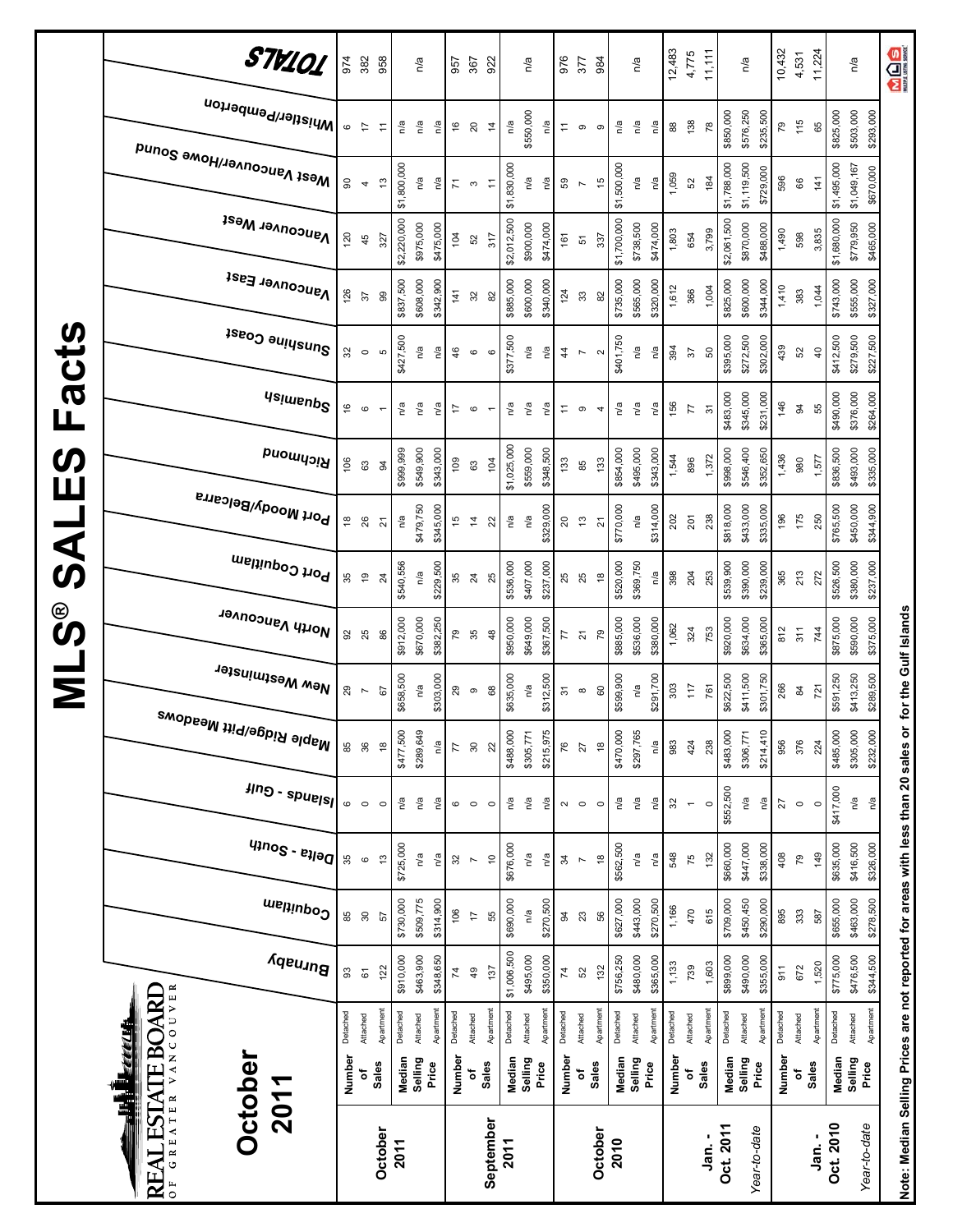| acts<br>Щ<br><b>SV</b><br>$\boldsymbol{\mathcal{O}}$<br><b>MILSI</b><br>$\circledast$<br><b>SV</b> | STV101<br> Whistler/Pemberton<br>Mest Vancouver/Howe Sound<br><b>Vancouver West</b><br>Vancouver East<br>Sunshine Coast<br><b>Usimenp<sup>S</sup></b><br>Richmond<br><sup>, Port Moody/Belcarra</sup><br>Port Coquitlam<br>North Vancouver<br>New Westminster | 1,786<br>149<br>296<br>199<br>216<br>116 | 696<br>26<br>38<br>15<br>94<br>47<br>စ<br>စ<br>$38^{0}$<br>140<br>330<br>52<br>35<br>52                                     | 1,882<br>36<br>20<br>631<br>170<br>$\overline{\mathbf{r}}$<br>26<br>199<br>$43$<br>75<br>140 | 23%<br>60%<br>41%<br>63%<br>46%<br>42%<br>49%<br>55%<br>67%<br>79% | n/a<br>45%<br>27%<br>48%<br>79%<br>0%<br>50%<br>45%<br>130%<br>54%<br>48%<br>54% | 31%<br>65%<br>52%<br>58%<br>125%<br>4%<br>47%<br>49%<br>32%<br>61% | 2,406<br>$\overline{z}$<br>189<br>386<br>277<br><b>ვე</b> თ<br>339<br>47<br>73<br>204 | 875<br>$\overline{4}$<br>$\tilde{5}$<br>130<br>$\mathbbm{S}$<br>82 n 5<br>149<br>36<br>$\epsilon$<br>69 | 2,399<br>$\overline{\mathfrak{c}}$<br>$\mathcal{L}$<br>785<br>227<br>$\overline{2}$<br>299<br>68<br>$\overline{7}$<br>196 | 76%<br>38%<br>27%<br>51%<br>56%<br>49%<br>32%<br>32%<br>48%<br>39% | n/a<br>50%<br>25%<br>40%<br>39%<br>200%<br>75%<br>42%<br>39%<br>65%<br>51% | 45%<br>32%<br>40%<br>36%<br>19%<br>5%<br>35%<br>32%<br>34%<br>24% | 1,414<br>$26$ $21$<br>102<br>188<br>139<br>66<br>$\overline{c}$<br>175<br>$\mathfrak{L}$<br>$\frac{9}{4}$<br>125 | 589<br>$\, \circ \,$<br>$\overline{\mathbf{5}}$<br>R,<br>$\mathbf \Omega$<br>$\overline{1}$<br>$\overline{5}$<br>$\tilde{\mathbf{e}}$<br>$\frac{8}{1}$<br>46 | 1,695<br>26<br>$\frac{4}{7}$<br>582<br>149<br>S<br>$\circ$<br>238<br>50<br>46<br>117 | 42%<br>58%<br>86%<br>89%<br>67%<br>55%<br>76%<br>63%<br>51%<br>62% | n/a<br>43%<br>78%<br>56%<br>61%<br>55%<br>117%<br>53%<br>67%<br>84%<br>68%<br>139%<br>39%<br>46%<br>200% | 23,276<br>35%<br>286<br>107%<br>1,847<br>3,336<br>58%<br>2,672<br>1,103<br>67%<br>421<br>3,448<br>56%<br>42%<br>426<br>652<br>1,693<br>68% | 8,743<br>416<br>$\widetilde{\div}$<br>1,225<br>608<br>86<br>179<br>1,765<br>373<br>352<br>561 | 22,669<br>352<br>342<br>7,588<br>1,918<br>163<br>228<br>2,830<br>560<br>660<br>1,574<br>1,414 | 31%<br>57%<br>54%<br>60%<br>36%<br>37%<br>45%<br>47%<br>61%<br>63% | n/a<br>33%<br>47%<br>53%<br>60%<br>43%<br>43%<br>51%<br>54%<br>58%<br>58% | 22%<br>54%<br>50%<br>52%<br>31%<br>14%<br>48%<br>43%<br>38%<br>48% | 21,340<br>309<br>1,423<br>2,787<br>2,653<br>1,187<br>398<br>2,615<br>436<br>726<br>1,604 | 8,539<br>351<br>136<br>1,302<br>684<br>108<br>216<br>1,561<br>338<br>386<br>591 | 23,401<br>320<br>343<br>8,126<br>1,949<br>$\mathsf{S}$<br>168<br>2,930<br>631<br>610<br>1,572<br>1,465 | 26%<br>42%<br>53%<br>53%<br>37%<br>37%<br>55%<br>45%<br>50%<br>51% | n/a<br>33%<br>49%<br>46%<br>56%<br>48%<br>44%<br>63%<br>52%<br>55%<br>53%<br>75% | 20%<br>41%<br>47%<br>54%<br>44%<br>33%<br>54%<br>40%<br>45%<br>47% |
|----------------------------------------------------------------------------------------------------|---------------------------------------------------------------------------------------------------------------------------------------------------------------------------------------------------------------------------------------------------------------|------------------------------------------|-----------------------------------------------------------------------------------------------------------------------------|----------------------------------------------------------------------------------------------|--------------------------------------------------------------------|----------------------------------------------------------------------------------|--------------------------------------------------------------------|---------------------------------------------------------------------------------------|---------------------------------------------------------------------------------------------------------|---------------------------------------------------------------------------------------------------------------------------|--------------------------------------------------------------------|----------------------------------------------------------------------------|-------------------------------------------------------------------|------------------------------------------------------------------------------------------------------------------|--------------------------------------------------------------------------------------------------------------------------------------------------------------|--------------------------------------------------------------------------------------|--------------------------------------------------------------------|----------------------------------------------------------------------------------------------------------|--------------------------------------------------------------------------------------------------------------------------------------------|-----------------------------------------------------------------------------------------------|-----------------------------------------------------------------------------------------------|--------------------------------------------------------------------|---------------------------------------------------------------------------|--------------------------------------------------------------------|------------------------------------------------------------------------------------------|---------------------------------------------------------------------------------|--------------------------------------------------------------------------------------------------------|--------------------------------------------------------------------|----------------------------------------------------------------------------------|--------------------------------------------------------------------|
| Σ                                                                                                  | , <sup>Maple Ridge/Pitt Meadows</sup><br><b>HID</b> - spuelsl<br>q                                                                                                                                                                                            | 202<br>$\infty$<br>57                    | 56<br>ო<br>$\mathbf \circ$                                                                                                  | 43<br>$\circ$<br>22                                                                          | 42%<br>75%<br>95%                                                  | 64%<br>0%<br>100%                                                                | 42%<br>ΡŅ<br>59%                                                   | 207<br>$\overline{5}$<br>73                                                           | $\!5$<br>$\circ$<br>$\overline{\mathsf{e}}$                                                             | 42<br>$\circ$<br>27                                                                                                       | 37%<br>50%<br>44%                                                  | 59%<br>n'a<br>44%                                                          | 52%<br>η'a<br>37%                                                 | 151<br>$4^\circ$<br>51                                                                                           | $^{\rm 68}$<br>$\mathbf{\circ}$                                                                                                                              | 47<br>$\circ$<br>ę,                                                                  | 50%<br>50%<br>67%                                                  | 40%<br>η'a<br>117%<br>95%                                                                                | 2,079<br>38%<br>146<br>n/a<br>809                                                                                                          | 695<br>$\boldsymbol{\mathsf{c}}$<br>120                                                       | 565<br>$\tilde{c}$<br>230                                                                     | 47%<br>22%<br>68%                                                  | 61%<br>33%<br>63%                                                         | 42%<br>$0\%$<br>57%                                                | 2,076<br>167<br>767                                                                      | 724<br>$\overline{9}$<br>134                                                    | 612<br>$\mathfrak{S}$<br>248                                                                           | 46%<br>16%<br>53%                                                  | 52%<br>$0\%$<br>59%                                                              | 37%<br>$\delta_{\rm 0}$<br>60%                                     |
|                                                                                                    | Coquitlam<br>Burnaby                                                                                                                                                                                                                                          | 167                                      | $\mathfrak{A}% _{T}=\mathfrak{B}_{T}\!\left( a,b\right) ,\ \mathfrak{C}_{T}=C_{T}\!\left( a,b\right) , \label{eq-qt:cong}%$ | 134                                                                                          | 51%                                                                | 47%                                                                              | 43%                                                                | 207                                                                                   | $\pmb{\mathbb{S}}$                                                                                      | 144                                                                                                                       | 51%                                                                | 21%                                                                        | 38%                                                               | 115                                                                                                              | $42\,$                                                                                                                                                       | 111                                                                                  | 82%                                                                | 55%                                                                                                      | 2,009<br>50%                                                                                                                               | 776                                                                                           | 1,364                                                                                         | 58%                                                                | 61%                                                                       | 45%                                                                | 1,891                                                                                    | 671                                                                             | 1,356                                                                                                  | 47%                                                                | 50%                                                                              | 43%                                                                |
|                                                                                                    | OF GREATER VANCOUVER<br>REAL ESTATE BOARD<br><b>TAR TE</b><br><b>Dctober</b><br>2011                                                                                                                                                                          | 140<br>Detached<br>Number                | 93<br>Attached<br>৳                                                                                                         | 223<br>Apartment<br><b>Listings</b><br>October                                               | 66%<br>Detached<br>2011                                            | 66%<br>% Sales to Attached<br>Listings                                           | 55%<br>Apartment                                                   | 214<br>Detached<br>Number                                                             | $\frac{14}{1}$<br>Attached<br>۵Ļ                                                                        | 279<br>Apartment<br>Listings<br>September                                                                                 | 35%<br>Detached<br>2011                                            | 35%<br>% Sales to Attached<br>Listings                                     | 49%<br>Apartment                                                  | 132<br>Detached<br>Number                                                                                        | $\sqrt{8}$<br>Attached<br>Listings<br>۵f                                                                                                                     | 202<br>Apartment<br>October                                                          | 56%<br>Detached<br>% Sales to Attached<br>2010                     | 60%<br>Apartment<br>Listings                                                                             | 1,906<br>65%<br>Detached<br>Number                                                                                                         | 1,281<br>Attached<br>đ                                                                        | 2,871<br>Apartment<br>Listings<br>Jan. -                                                      | 59%<br>Detached<br>Oct. 2011                                       | 58%<br>% Sales to $_{\text{Atached}}$<br>Listings                         | 56%<br>Apartment<br>Year-to-date                                   | 1,811<br>Detached<br>Number                                                              | 1,206<br>Attached                                                               | 2,978<br>Apartment<br>Listings<br>Jan. -                                                               | 50%<br>Detached<br>Oct. 2010                                       | 56%<br>% Sales to Attached<br>Listings                                           | 51%<br>Apartment<br>Year-to-date*                                  |

**\* Year-to-date listings represent a cumulative total of listings rather than total active listings.**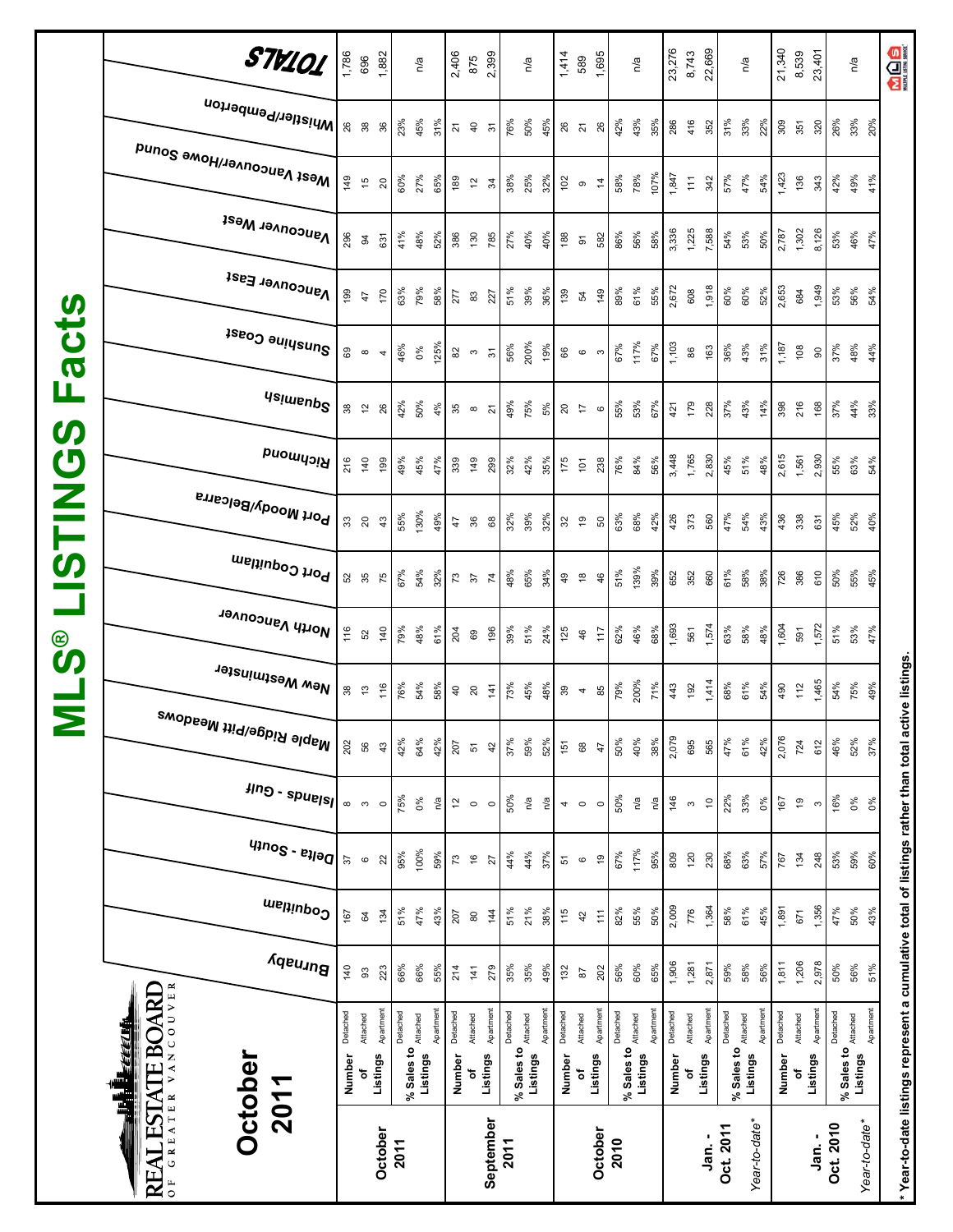#### **JALI** 2007 LAN REAL ESTATE BOARD

## **Listing & Sales Activity Summary**



|                                      |                             |                               | <b>Listings</b>  |                                      |                      |                      |                               | <b>Sales</b>                         |                             |                              |                                       |
|--------------------------------------|-----------------------------|-------------------------------|------------------|--------------------------------------|----------------------|----------------------|-------------------------------|--------------------------------------|-----------------------------|------------------------------|---------------------------------------|
|                                      | $\mathbf{1}$<br>Oct<br>2010 | $\overline{2}$<br>Sep<br>2011 | 3<br>Oct<br>2011 | Col. 2 & 3<br>Percentage<br>Variance | 5<br>Oct<br>2010     | 6<br>Sep<br>2011     | $\overline{7}$<br>Oct<br>2011 | Col. 6 & 7<br>Percentage<br>Variance | 9<br>Aug 2010 -<br>Oct 2010 | 10<br>Aug 2011 -<br>Oct 2011 | Col. 9 & 10<br>Percentage<br>Variance |
|                                      |                             |                               |                  |                                      |                      |                      |                               |                                      |                             |                              |                                       |
| <b>BURNABY</b>                       |                             |                               |                  | %                                    |                      |                      |                               | %                                    |                             |                              | %                                     |
| <b>DETACHED</b><br><b>ATTACHED</b>   | 132<br>87                   | 214<br>141                    | 140<br>93        | $-34.6$<br>$-34.0$                   | 74<br>52             | 74<br>49             | 93<br>61                      | 25.7<br>24.5                         | 238<br>149                  | 263<br>176                   | 10.5<br>18.1                          |
| <b>APARTMENTS</b>                    | 202                         | 279                           | 223              | $-20.1$                              | 132                  | 137                  | 122                           | $-10.9$                              | 409                         | 428                          | 4.6                                   |
| <b>COQUITLAM</b>                     |                             |                               |                  |                                      |                      |                      |                               |                                      |                             |                              |                                       |
| <b>DETACHED</b>                      | 115                         | 207                           | 167              | $-19.3$                              | 94                   | 106                  | 85                            | $-19.8$                              | 234                         | 303                          | 29.5                                  |
| <b>ATTACHED</b><br><b>APARTMENTS</b> | 42                          | 80                            | 64               | $-20.0$                              | 23                   | 17                   | 30                            | 76.5                                 | 72                          | 93                           | 29.2                                  |
|                                      | 111                         | 144                           | 134              | $-6.9$                               | 56                   | 55                   | 57                            | 3.6                                  | 155                         | 163                          | 5.2                                   |
| <b>DELTA</b>                         |                             |                               |                  |                                      |                      |                      |                               |                                      |                             |                              |                                       |
| <b>DETACHED</b><br><b>ATTACHED</b>   | 51<br>6                     | 73<br>16                      | 37<br>6          | $-49.3$<br>$-62.5$                   | 34<br>$\overline{7}$ | 32<br>$\overline{7}$ | 35<br>6                       | 9.4<br>$-14.3$                       | 106<br>23                   | 115<br>24                    | 8.5<br>4.3                            |
| <b>APARTMENTS</b>                    | 19                          | 27                            | 22               | $-18.5$                              | 18                   | 10                   | 13                            | 30.0                                 | 44                          | 41                           | $-6.8$                                |
| <b>MAPLE RIDGE/PITT MEADOWS</b>      |                             |                               |                  |                                      |                      |                      |                               |                                      |                             |                              |                                       |
| <b>DETACHED</b>                      | 151                         | 207                           | 202              | $-2.4$                               | 76                   | 77                   | 85                            | 10.4                                 | 237                         | 270                          | 13.9                                  |
| <b>ATTACHED</b>                      | 68                          | 51                            | 56               | 9.8                                  | 27                   | 30                   | 36                            | 20.0                                 | 105                         | 97                           | $-7.6$                                |
| <b>APARTMENTS</b>                    | 47                          | 42                            | 43               | 2.4                                  | 18                   | 22                   | 18                            | $-18.2$                              | 46                          | 64                           | 39.1                                  |
| <b>NORTH VANCOUVER</b>               |                             |                               |                  |                                      |                      |                      |                               |                                      |                             |                              |                                       |
| <b>DETACHED</b>                      | 125                         | 204                           | 116              | $-43.1$                              | 77                   | 79                   | 92                            | 16.5                                 | 197                         | 244                          | 23.9                                  |
| <b>ATTACHED</b><br><b>APARTMENTS</b> | 46<br>117                   | 69<br>196                     | 52<br>140        | $-24.6$<br>$-28.6$                   | 21<br>79             | 35<br>48             | 25<br>86                      | $-28.6$<br>79.2                      | 69<br>209                   | 83<br>197                    | 20.3<br>$-5.7$                        |
| <b>NEW WESTMINSTER</b>               |                             |                               |                  |                                      |                      |                      |                               |                                      |                             |                              |                                       |
| <b>DETACHED</b>                      | 39                          | 40                            | 38               | $-5.0$                               | 31                   | 29                   | 29                            | 0.0                                  | 81                          | 81                           | 0.0                                   |
| <b>ATTACHED</b>                      | $\overline{4}$              | 20                            | 13               | $-35.0$                              | 8                    | 9                    | $\overline{7}$                | $-22.2$                              | 18                          | 22                           | 22.2                                  |
| APARTMENTS                           | 85                          | 141                           | 116              | $-17.7$                              | 60                   | 68                   | 67                            | $-1.5$                               | 171                         | 201                          | 17.5                                  |
| PORT MOODY/BELCARRA                  |                             |                               |                  |                                      |                      |                      |                               |                                      |                             |                              |                                       |
| <b>DETACHED</b>                      | 32                          | 47                            | 33               | $-29.8$                              | 20                   | 15                   | 18                            | 20.0                                 | 45                          | 52                           | 15.6                                  |
| <b>ATTACHED</b><br><b>APARTMENTS</b> | 19<br>50                    | 36<br>68                      | 20<br>43         | $-44.4$<br>$-36.8$                   | 13<br>21             | 14<br>22             | 26<br>21                      | 85.7<br>$-4.5$                       | 39<br>67                    | 64<br>59                     | 64.1<br>$-11.9$                       |
|                                      |                             |                               |                  |                                      |                      |                      |                               |                                      |                             |                              |                                       |
| <b>PORT COQUITLAM</b>                |                             |                               |                  |                                      |                      |                      |                               |                                      |                             |                              |                                       |
| <b>DETACHED</b><br><b>ATTACHED</b>   | 49<br>18                    | 73<br>37                      | 52<br>35         | $-28.8$<br>$-5.4$                    | 25<br>25             | 35<br>24             | 35<br>19                      | 0.0<br>$-20.8$                       | 74<br>55                    | 96<br>58                     | 29.7<br>5.5                           |
| <b>APARTMENTS</b>                    | 46                          | 74                            | 75               | 1.4                                  | 18                   | 25                   | 24                            | $-4.0$                               | 54                          | 72                           | 33.3                                  |
| <b>RICHMOND</b>                      |                             |                               |                  |                                      |                      |                      |                               |                                      |                             |                              |                                       |
| <b>DETACHED</b>                      | 175                         | 339                           | 216              | $-36.3$                              | 133                  | 109                  | 106                           | $-2.8$                               | 367                         | 310                          | $-15.5$                               |
| <b>ATTACHED</b>                      | 101                         | 149                           | 140              | $-6.0$                               | 85                   | 63                   | 63                            | 0.0                                  | 253                         | 195                          | $-22.9$                               |
| APARTMENTS                           | 238                         | 299                           | 199              | $-33.4$                              | 133                  | 104                  | 94                            | $-9.6$                               | 408                         | 294                          | $-27.9$                               |
| <b>SUNSHINE COAST</b>                |                             |                               |                  |                                      |                      |                      |                               |                                      |                             |                              |                                       |
| <b>DETACHED</b><br><b>ATTACHED</b>   | 66<br>6                     | 82<br>3                       | 69<br>8          | $-15.9$<br>166.7                     | 44<br>$\overline{7}$ | 46<br>6              | 32<br>0                       | $-30.4$<br>$-100.0$                  | 126<br>16                   | 117<br>8                     | $-7.1$<br>$-50.0$                     |
| <b>APARTMENTS</b>                    | 3                           | 31                            | 4                | $-87.1$                              | 2                    | 6                    | 5                             | $-16.7$                              | 9                           | 13                           | 44.4                                  |
| <b>SQUAMISH</b>                      |                             |                               |                  |                                      |                      |                      |                               |                                      |                             |                              |                                       |
| <b>DETACHED</b>                      | 20                          | 35                            | 38               | 8.6                                  | 11                   | 17                   | 16                            | $-5.9$                               | 31                          | 46                           | 48.4                                  |
| <b>ATTACHED</b>                      | 17                          | 8                             | 12               | 50.0                                 | 9                    | 6                    | 6                             | 0.0                                  | 31                          | 22                           | $-29.0$                               |
| <b>APARTMENTS</b>                    | 6                           | 21                            | 26               | 23.8                                 | 4                    | $\mathbf{1}$         | $\mathbf{1}$                  | 0.0                                  | 11                          | 6                            | $-45.5$                               |
| <b>VANCOUVER EAST</b>                |                             |                               |                  |                                      |                      |                      |                               |                                      |                             |                              |                                       |
| <b>DETACHED</b><br><b>ATTACHED</b>   | 139<br>54                   | 277<br>83                     | 199<br>47        | $-28.2$<br>$-43.4$                   | 124<br>33            | 141<br>32            | 126                           | $-10.6$<br>15.6                      | 363<br>94                   | 415<br>92                    | 14.3                                  |
| <b>APARTMENTS</b>                    | 149                         | 227                           | 170              | $-25.1$                              | 82                   | 82                   | 37<br>99                      | 20.7                                 | 247                         | 250                          | $-2.1$<br>1.2                         |
| <b>VANCOUVER WEST</b>                |                             |                               |                  |                                      |                      |                      |                               |                                      |                             |                              |                                       |
| <b>DETACHED</b>                      | 188                         | 386                           | 296              | $-23.3$                              | 161                  | 104                  | 120                           | 15.4                                 | 438                         | 354                          | $-19.2$                               |
| <b>ATTACHED</b>                      | 91                          | 130                           | 94               | $-27.7$                              | 51                   | 52                   | 45                            | $-13.5$                              | 152                         | 154                          | 1.3                                   |
| <b>APARTMENTS</b>                    | 582                         | 785                           | 631              | $-19.6$                              | 337                  | 317                  | 327                           | 3.2                                  | 986                         | 981                          | $-0.5$                                |
| <b>WHISTLER</b>                      |                             |                               |                  |                                      |                      |                      |                               |                                      |                             |                              |                                       |
| <b>DETACHED</b>                      | 26                          | 21                            | 26               | 23.8                                 | 11                   | 16                   | 6                             | $-62.5$                              | 27                          | 30                           | 11.1                                  |
| <b>ATTACHED</b><br><b>APARTMENTS</b> | 21<br>26                    | 40<br>31                      | 38<br>36         | $-5.0$<br>16.1                       | 9<br>9               | 20<br>14             | 17<br>11                      | $-15.0$<br>$-21.4$                   | 42<br>33                    | 55<br>28                     | 31.0<br>$-15.2$                       |
| <b>WEST VANCOUVER/HOWE SOUND</b>     |                             |                               |                  |                                      |                      |                      |                               |                                      |                             |                              |                                       |
| <b>DETACHED</b>                      | 102                         | 189                           | 149              | $-21.2$                              | 59                   | 71                   | 90                            | 26.8                                 | 161                         | 241                          | 49.7                                  |
| <b>ATTACHED</b>                      | 9                           | 12                            | 15               | 25.0                                 | $\overline{7}$       | 3                    | 4                             | 33.3                                 | 16                          | 9                            | $-43.8$                               |
| <b>APARTMENTS</b>                    | 14                          | 34                            | 20               | $-41.2$                              | 15                   | 11                   | 13                            | 18.2                                 | 41                          | 38                           | $-7.3$                                |
| <b>GRAND TOTALS</b>                  |                             |                               |                  |                                      |                      |                      |                               |                                      |                             |                              |                                       |
| <b>DETACHED</b>                      | 1410                        | 2394                          | 1778             | $-25.7$                              | 974                  | 951                  | 968                           | 1.8                                  | 2725                        | 2937                         | 7.8                                   |
| <b>ATTACHED</b>                      | 589                         | 875                           | 693              | $-20.8$                              | 377                  | 367                  | 382                           | 4.1                                  | 1134                        | 1152                         | 1.6                                   |
| <b>APARTMENTS</b>                    | 1695                        | 2399                          | 1882             | $-21.6$                              | 984                  | 922                  | 958                           | 3.9                                  | 2890                        | 2835                         | $-1.9$                                |